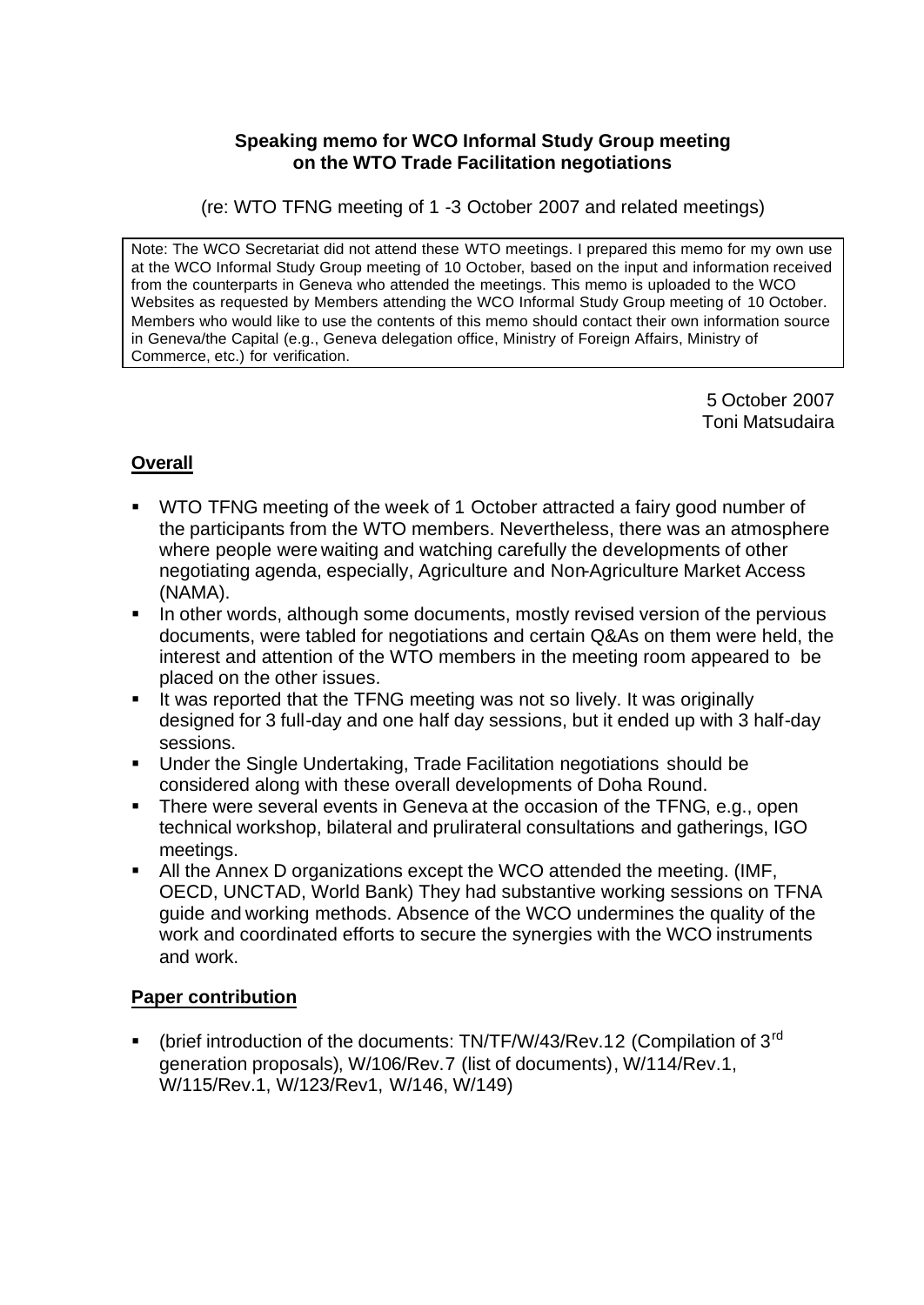- **TN/TF/W/114/Rev.1 (Publication and accessibility: Japan, Mongolia and** Switzerland) – revised version aiming to reflecting certain comments expressed by the other WTO members, e.g., adding "uniform interpretation and administration of regulations", deleting a text on "a primary/initial enquiry point"
- **TN/TF/115/Rev.1 (Prior-consultation and comments: Korea, Japan, Mongolia,** Switzerland) – revised version aiming to reflecting certain comments expressed by the other WTO members, e.g., adding certain flexibility of not to give a priorconsultation opportunity, limiting the eligible entities to be consulted to entities in the territories
- W/123/Rev1 (Customs co-operation: India, South Africa and Sri Lanka) –revised version aiming to confirming that the 1<sup>st</sup> attempt should be done within a country before requesting the information to the other country, addressing concerns on criminal proceedings, confidentiality, apparently heavy burden to requested members. Since information exchange is taken bilaterally, commonly agreeable language is also allowed to use.
- W/146 (Quota-free transit: Turkey, Georgia) quota-free transit regime nondiscrimination of fees/charges in terms of origin or destination: Turkey gave slide presentation to the TFNG
- W/149 (Technical Assistance: EC) TF TA/CB projects of the EC and EU Member States, including certain projects of infrastructure
- ß Negotiations also touched upon some of the previous proposals, i.e., W/131 (International Standards), W/138 (Single Window), W/144/Rev.1 Expedited **Shipments**

**Informal gathering** (the list may not be exhaustive)

■ GEA: Express Shipments Services – Users from Cambodia, France; Aramex in Jordan; Guatemalan Customs

### **Points to note** (in the negotiations)

- ß Re: Implementation, S&D: Who to determine if a country has satisfactory capacity to implement certain commitments? Who to judge that the necessary capacity is obtained after certain TA/CB? It should be the country itself to make such determination since it is the best entity to know the situation and to have the sovereignty. Some think it useful to have donors and/or other members in the monitoring process of implementation and TA/CB. Other think that monitoring process at the multilateral level is useful.
- ß Re: TA/CB: Should requests on TA/CB related to TF be put through TACB unit which is proposed to be set up in the WTO Secretariat? (Certain countries informally mentioned Single Window of TF related TA/CB process) or should it be continued in accordance with the current bilateral scheme?
- ß Re: Quota-free transit: Does this proposal suit to TFNG or GATS? Many quotas are based upon environmental regulations; it should be one of the legitimate policy objectives.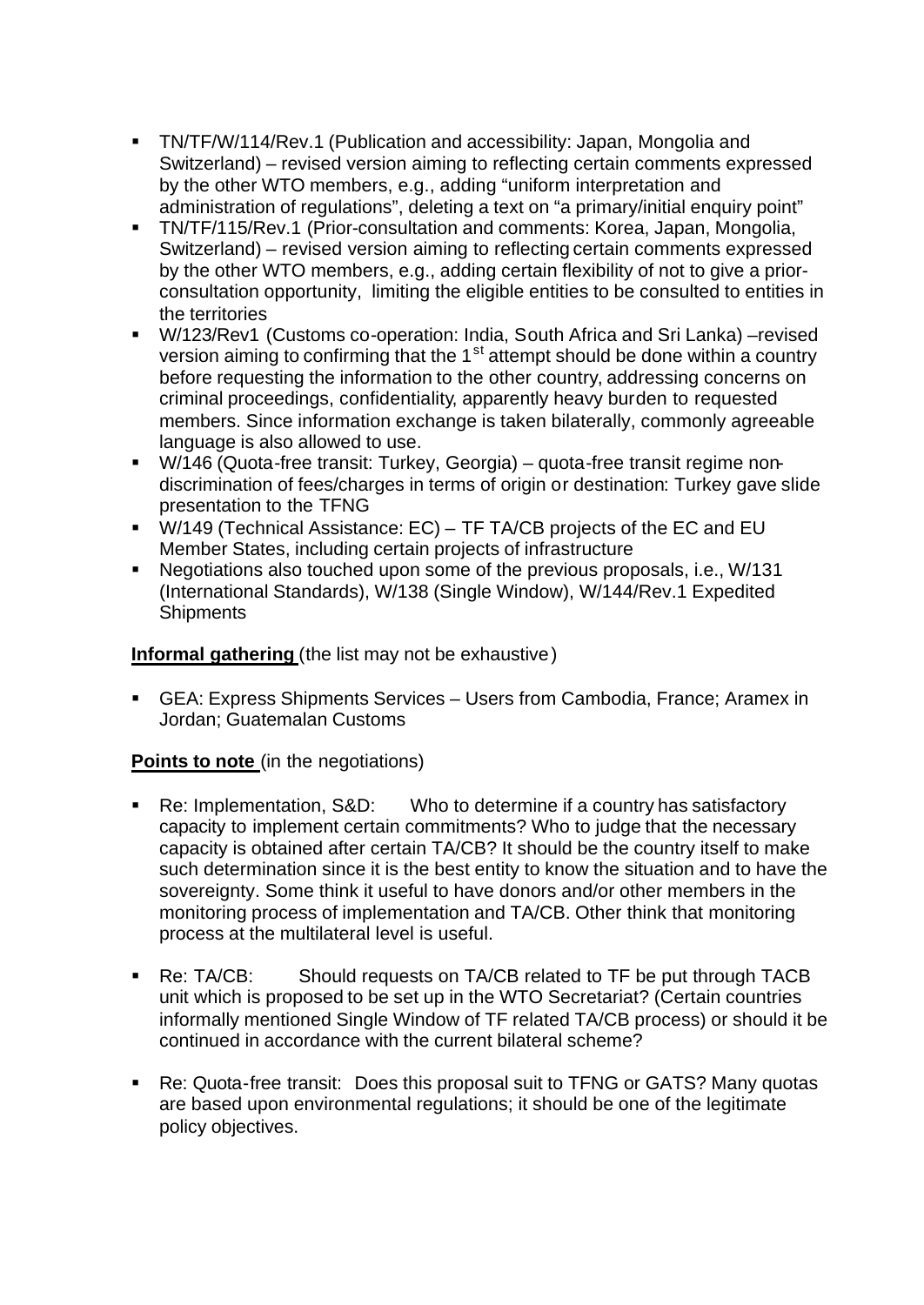- Re: Use of international standards: Good concept but since not all the countries are the members to these organizations, flexibility is needed. WTO/TBT Agreement 2.4 has a similar concept which can be guidance.
- Re: Single Window: Concept is fine but quite ambitious in considering the situation of developing countries – should be best-endeavor provisions. Progressive implementation is allowed to all or only developing countries. Some said that the commitments were not specific enough.
- Re: Expedited shipments: Any accountability to establish "special customs" procedures" applicable to only limited service providers? Release within one hour is too difficult. No distinction in terms of weight and value is difficult. Listed information in the proposal might not sufficient for the risk management.
- Re: Publication of information: Is publication via internet recommended practice or binding obligation?
- Re: Prior-consultation and comments: What are the cases of the exception of "urgent circumstances and other limited exceptions which are made public"? Who to decide them?
- Re: Customs co-operation: Is authorization of requested members necessary for only the case for criminal proceedings or also the case for judicial proceedings? What's the role of "centralized agency"? May need to cover other government agencies/administration? May need *de minimis*? Clause of superiority of bilateral agreement may be necessary. Issues of confidentiality is addressed but still not sufficient.

# **TFNG NA**

- Guide: TN/TF/W/143
- 60 WTO members are requesting assistance for the conduct of self-assessment check and more WTO members preparing to place their requests
- The WTO Secretariat is planning to provide assistance in 11 WTO members in 2007. In the design, there will be two facilitators: one is an expert on WTO negotiations; the other is a TF expert, mainly Customs procedure expert. The WCO contributes to the  $2^{nd}$  cluster from/through the CBD.
- **Mexico finished in September. Ernani, CBD took a facilitator role. He reported that** it was successful (about 50 participants, among them 10 from private sector and 6 from Customs). In the WTO Secretariat's plan in 2007, 11 WTO members are: Mexico (finished), Mauritius, Bangladesh, Tanzania, Pakistan, Burundi, Benin, Paraguay, Jordan, Honduras and Guatemala (WCO has been requested to contributed to underlined NA)
- ß To receive NA, need to establish a national TF committee/coordination framework composed of relevant agencies, ministries, bodies and private sector – this appears difficult in certain countries